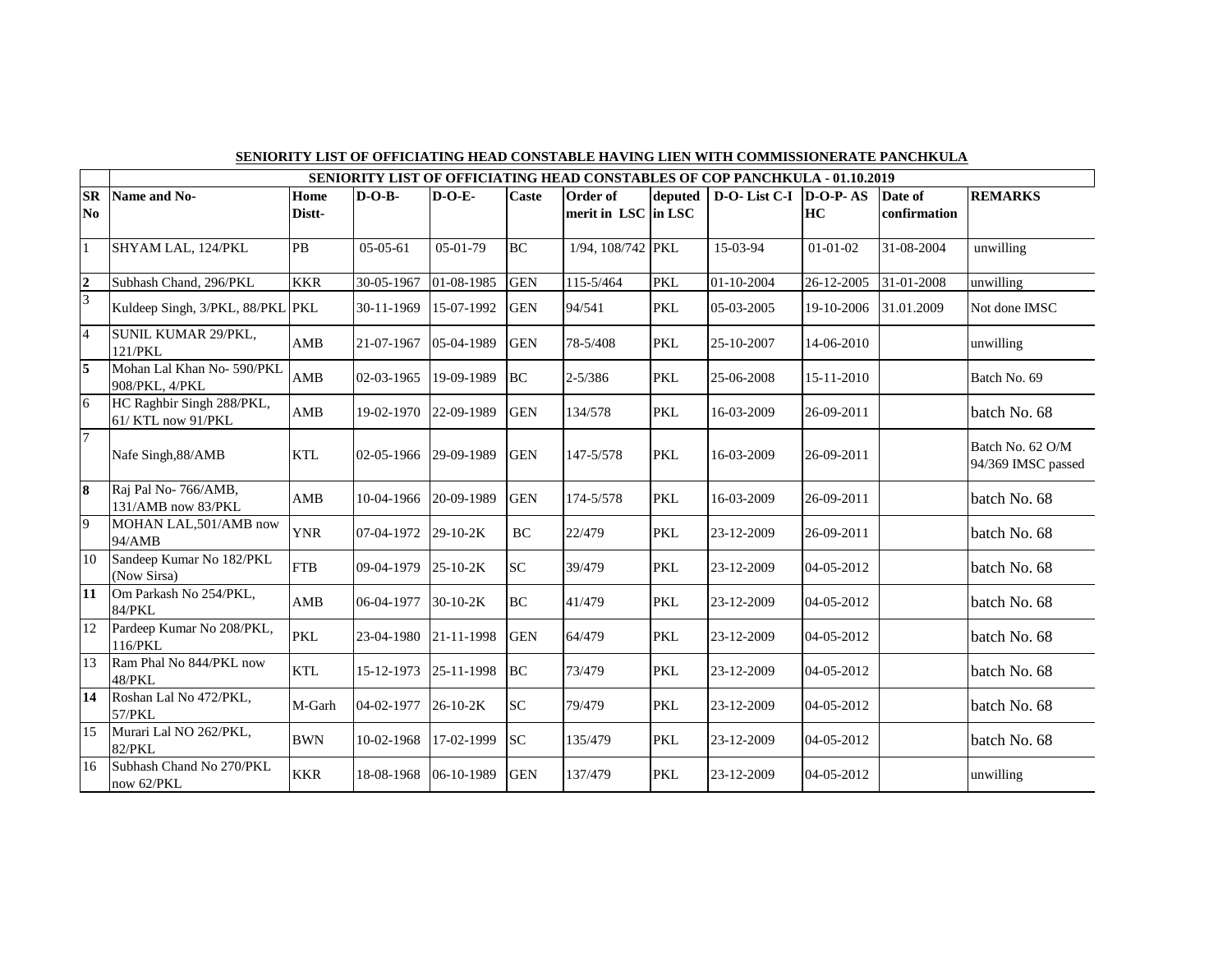| $\overline{17}$ | Sukhbir Singh, 232/PKL,<br>63/KKR now 1005/PKL | AMB                       | 02-02-1967 | 13-10-1989 | <b>GEN</b> | 137-5/479 | <b>PKL</b> | 23-12-2009 | 04-05-2012 | batch No. 68                           |
|-----------------|------------------------------------------------|---------------------------|------------|------------|------------|-----------|------------|------------|------------|----------------------------------------|
| 18              | Jagdeep, 448/PKL                               | <b>PKL</b>                | 09-03-1971 | 05-10-1989 | <b>GEN</b> | 139-5/479 | <b>PKL</b> | 23-12-2009 | 04-05-2012 | batch No. 68                           |
| 19              | Khusi Ram, 400/AMB now<br>51/AMB               | $\ensuremath{\text{KNL}}$ | 10-10-1968 | 01-10-1989 | <b>GEN</b> | 148-5/479 | <b>PKL</b> | 23-12-2009 | 04-05-2012 | batch No. 68                           |
| 20              | Nasib Singh, 14/PKL                            | <b>HP</b>                 | 25-04-1966 | 01-10-1989 | <b>GEN</b> | 169-5/479 | <b>PKL</b> | 23-12-2009 | 04-05-2012 | Batch No. 61 O/M<br>90/529 IMSC passed |
| 21              | Ajay Parkash No 390/PKL now<br>109/PKL         | AMB                       | 12-01-1970 | 05-10-1989 | <b>GEN</b> | 174/479   | <b>PKL</b> | 23-12-2009 | 04-05-2012 | batch No. 68                           |
| 22              | Balwinder Singh, 727/PKL,<br>80/PKL            |                           | 20-02-1968 | 04-10-1989 | <b>SC</b>  | 177-5/479 | <b>PKL</b> | 23-12-2009 | 04-05-2012 | batch No. 68                           |
| $\overline{23}$ | Gurmej Singh No-744/PKL<br>now 24/PKL          | AMB                       | 04-07-1978 | 19-06-2003 | <b>GEN</b> | 28/555    | <b>PKL</b> | 16-10-2010 | 04-05-2012 | batch No. 68                           |
| 24              | Harish Kumar No-<br>365/PKL(CID), 10/R-AMB     | AMB                       | 05-03-1979 | 12-09-2003 | <b>GEN</b> | 32/555    | <b>PKL</b> | 16-10-2010 | 04-05-2012 | Batch No. 69                           |
| 25              | Neeraj Kumar No- 677/PKL,<br>905/PKL           | <b>KNL</b>                | 20-01-1983 | 22-02-2003 | <b>GEN</b> | 38/555    | <b>PKL</b> | 16-10-2010 | 04-05-2012 | Batch No. 69                           |
| 26              | Gurbachan Singh No- 325/PKL<br>now 117/PKL     | AMB                       | 10-11-1980 | 28-11-2003 | <b>GEN</b> | 39/555    | <b>PKL</b> | 16-10-2010 | 04-05-2012 | Batch No. 69                           |
| 27              | Jagpal Singh No- 248/PKL,<br>54/PKL (SVB)      | AMB                       | 20-08-1976 | $30-10-2K$ | <b>BC</b>  | 42/555    | <b>PKL</b> | 16-10-2010 | 04-05-2012 | Batch No. 69                           |
| 28              | Rajinder Kumar No- 383/PKL,<br>133/PKL         | <b>SRS</b>                | 18-12-1982 | 19-11-2003 | <b>GEN</b> | 61/555    | <b>PKL</b> | 16-10-2010 | 04-05-2012 | Batch No. 69                           |
| 29              | Naib Singh No- 275/PKL,<br>131/PKL now 199/AMB | AMB                       | 15-07-1973 | 16-08-2001 | SC         | 66/555    | <b>PKL</b> | 16-10-2010 | 04-05-2012 | Batch No. 69                           |
| 30              | Pardeep Kumar No- 309/PKL                      | AMB                       | 25-05-1982 | 24-04-2002 | <b>SC</b>  | 77/555    | <b>PKL</b> | 16-10-2010 | 04-05-2012 | Batch No. 69                           |
| 31              | Anil Kumar No- 416/PKL                         | <b>YNR</b>                | 02-01-1978 | 16-08-2001 | <b>GEN</b> | 93/555    | <b>PKL</b> | 16-10-2010 | 04-05-2012 | Batch No. 69                           |
| 32              | Sandeep Kumar No- 705/PKL<br>now 299/YNR       | <b>KKR</b>                | 15-01-1980 | 30-10-2K   | <b>GEN</b> | 99/555    | <b>PKL</b> | 16-10-2010 | 04-05-2012 | Batch No. 69                           |
| 33              | Rajinder Singh No- 420/PKL<br>(CID)            | AMB                       | 08-01-1980 | 30-10-2K   | <b>GEN</b> | 103/555   | <b>PKL</b> | 16-10-2010 | 04-05-2012 | Batch No. 69                           |
| $\overline{34}$ | Raj Kumar, 598/471/PKL(Now<br>81/PKL           | $\ensuremath{\text{KNL}}$ | 21-02-1968 | 30-01-1990 | <b>GEN</b> | 105-5/555 | <b>PKL</b> | 16-10-2010 | 04-05-2012 | under review 55 to 52                  |
| 35              | Fateh Singh No- 293/PKL                        | <b>KTL</b>                | 03-05-1966 | 15-04-1989 | <b>GEN</b> | 119/555   | <b>PKL</b> | 16-10-2010 | 04-05-2012 | Batch No. 69                           |
| $\overline{36}$ | <b>Balbir Singh, 58/PKL</b>                    | <b>KNL</b>                | 05-12-1964 | 30-10-1991 | <b>GEN</b> | 120-5/555 | <b>PKL</b> | 16-10-2010 | 04-05-2012 | Batch No. 62 O/M<br>65/369 IMSC passed |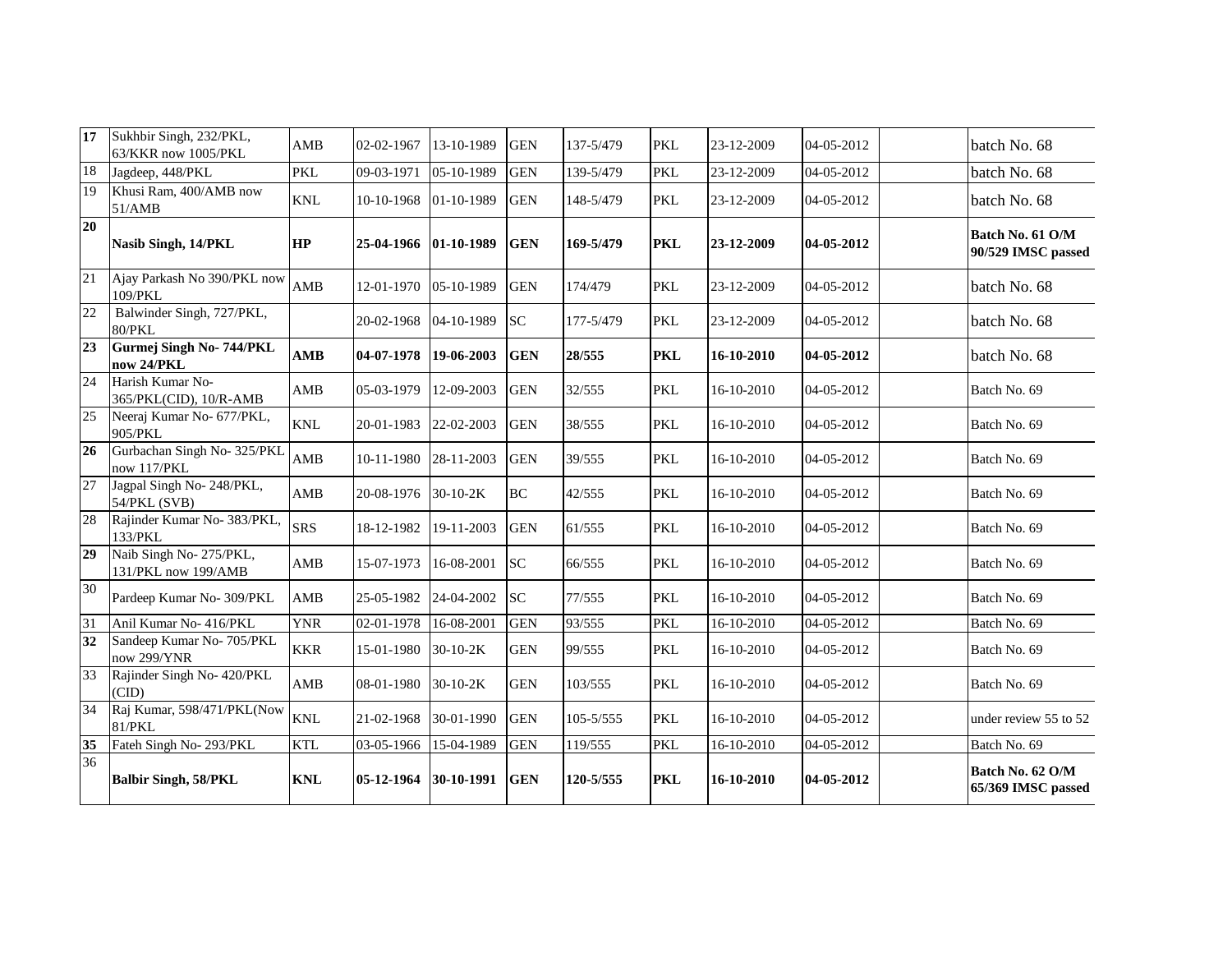| 37              | <b>JASMEL SINGH 636/PKL</b><br>now 129/PKL              | <b>SRS</b>  | 12-05-1968 | 27-09-1989                  | <b>GEN</b> | 58/578    | <b>PKL</b> | 01-07-2012 | 01-07-2012 | Batch No. 69                          |
|-----------------|---------------------------------------------------------|-------------|------------|-----------------------------|------------|-----------|------------|------------|------------|---------------------------------------|
| $\overline{38}$ | RAM SINGH, 185/PKL NOW<br>127/PKL                       | AMB         | 24-02-1977 | 29-01-1999                  | <b>BC</b>  | 128/555   | <b>PKL</b> | 16-10-2010 | 12-11-2012 | Batch No. 69                          |
| 39              | Sukhwinder Singh No-<br>348/PKL 37/R-AMB now<br>368/KNL | <b>KKR</b>  | 10-03-1971 | 31-10-1991                  | <b>BC</b>  | 133/555   | <b>PKL</b> | 16-10-2010 | 12-11-2012 | Batch No. 69                          |
| 40              | Ishwar Singh No-824/PKL,<br>118/PKL now 868/PKL         | <b>KNL</b>  | 12-01-1970 | 30-10-1991                  | <b>GEN</b> | 140/555   | <b>PKL</b> | 16-10-2010 | 12-11-2012 | Batch No. 69                          |
| 41              | <b>BHARTU RAM, 120/PKL</b>                              | <b>KKR</b>  | 10-08-1971 | 29-10-1991                  | <b>SC</b>  | 153-5/555 | <b>PKL</b> | 16-10-2010 | 12-11-2012 | Batch No. 69                          |
| 42              | Jagdish Pal No 494/PKL now<br>29/PKL                    | <b>RWR</b>  | 08-08-1971 | 29-10-1991                  | <b>SC</b>  | 175-5/555 | <b>PKL</b> | 16-10-2010 | 12-11-2012 | Found under currency<br>of punishment |
| 43              | Gurmail Singh, 958/PKL                                  | <b>CHD</b>  | 01-02-1973 | $\overline{30} - 10 - 1991$ | <b>SC</b>  | 175-5/555 | <b>PKL</b> | 16-10-2010 | 12-11-2012 | Batch No. 69                          |
| 44              | Rajinder Kumar,<br>449/PKL(SCB)                         | <b>KKR</b>  | 01-03-1968 | 18-10-1989                  | <b>GEN</b> | 195-5/555 | <b>PKL</b> | 16-10-2010 | 12-11-2012 | Batch No. 69                          |
| 45              | Vijender No 497/PKL 951/PKL<br>now 70/PKL               | <b>JIND</b> | 23-11-1979 | 19-11-2003                  | <b>GEN</b> | 43/496    | <b>PKL</b> | 10-04-2011 | 12-11-2012 | Batch No. 69                          |
| 46              | Ved Parkash No 528/PKL,<br>99/PKL                       | AMB         | 25-09-1969 | 17-07-1992                  | <b>GEN</b> | 48/496    | <b>PKL</b> | 10-04-2011 | 12-11-2012 | Batch No. 69                          |
| 47              | Gurmit No 822/PKL Now<br>37/PKL                         | <b>PKL</b>  | 04-03-1974 | 11-08-2001                  | <b>SC</b>  | 53/496    | <b>PKL</b> | 10-04-2011 | 12-11-2012 | unwilling                             |
| 48              | Mohan Lal No 346/PKL (CID)                              | <b>AMB</b>  | 20-03-1982 | 25-02-2K                    | <b>GEN</b> | 83/496    | <b>PKL</b> | 10-04-2011 | 12-11-2012 | Batch No. 69                          |
| 49              | Dhani Ram No 705/PKL<br>(45/PKL)                        | AMB         | 03-01-1978 | 17-08-2001                  | <b>GEN</b> | 92/496    | <b>PKL</b> | 10-04-2011 | 12-11-2012 | Batch No. 69                          |
| 50              | Sant Ram No 679/PKL                                     | AMB         | 02-07-1976 | 30-10-2K                    | <b>GEN</b> | 120/496   | <b>PKL</b> | 10-04-2011 | 12-11-2012 | Batch No. 69                          |
| 51              | Parshotam Lal No 593/PKL,<br>103/PKL (CID)              | <b>PKL</b>  | 12-02-1978 | 21-11-1998                  | <b>BC</b>  | 127/496   | <b>PKL</b> | 10-04-2011 | 12-11-2012 | Batch No. 69                          |
| 52              | Satish Kumar No 647/PKL now<br>5/PKL                    | <b>JIND</b> | 01-01-1977 | $28-10-2K$                  | <b>GEN</b> | 140/496   | <b>PKL</b> | 10-04-2011 | 12-11-2012 | Batch No. 69                          |
| 53              | Manik No-255/PKL, 535/KKR KNL                           |             | 04-06-1985 | 11-11-2003                  | <b>GEN</b> | 140/496   | <b>PKL</b> | 10-04-2011 | 12-11-2012 | Batch No. 69                          |
| 54              | Vinesh No 859/PKL, 101/PKL                              | <b>KTL</b>  | 29-03-1983 | 27-11-2003                  | <b>GEN</b> | 144/496   | <b>PKL</b> | 10-04-2011 | 12-11-2012 | Batch No. 69                          |
| 55              | Rajiv Kumar No<br>338/PKL, 104/PKL                      | <b>SPT</b>  | 03-08-1982 | 24-06-2003                  | <b>SC</b>  | 148/496   | <b>PKL</b> | 10-04-2011 | 12-11-2012 | Batch No. 69                          |
| 56              | Gurmit Singh, 506/PKL now<br>825/PKL                    | AMB         | 09-03-1973 | 13-08-1992                  | <b>BC</b>  | 181-5/496 | <b>PKL</b> | 10-04-2011 | 12-11-2012 | Batch No. 69                          |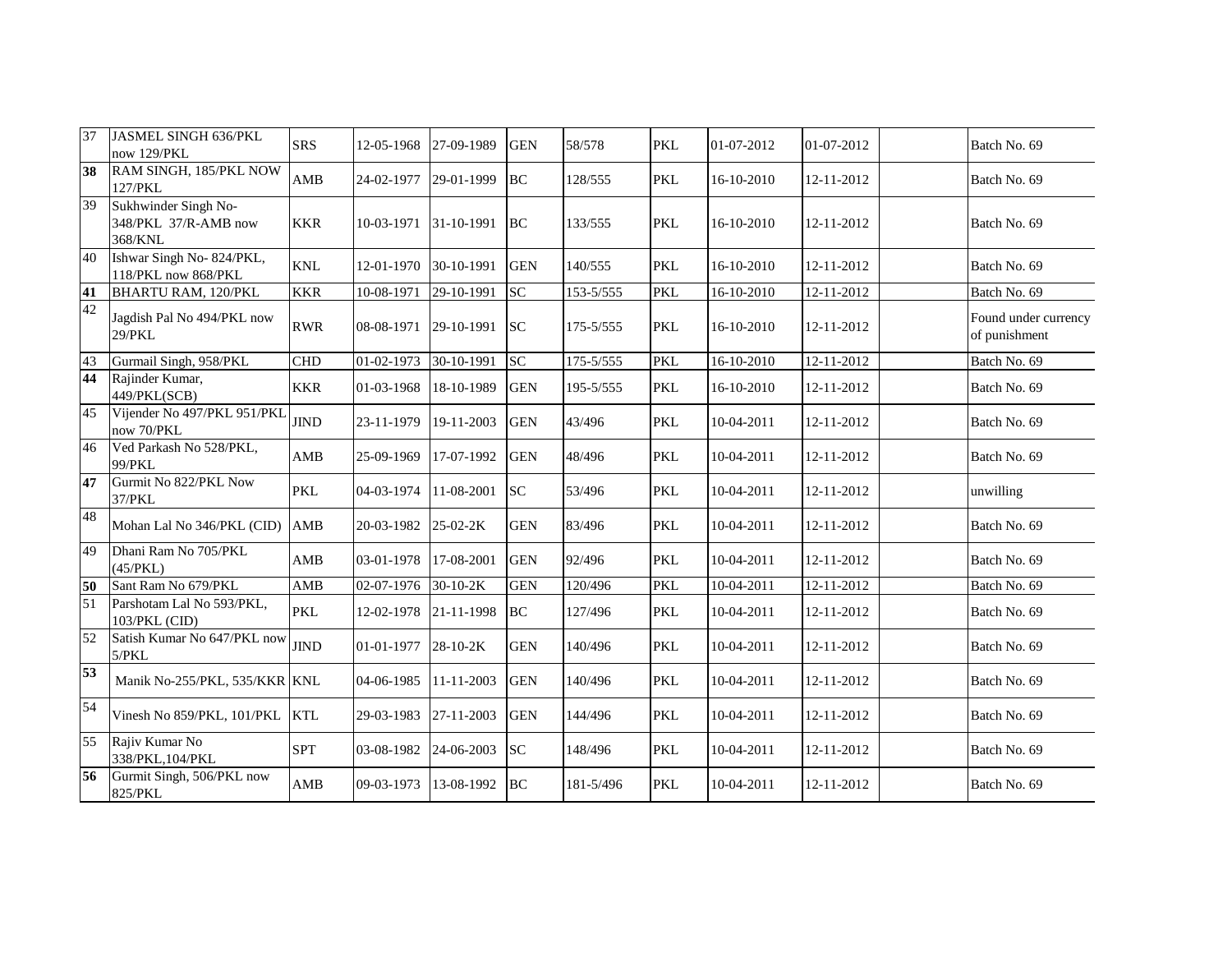| 57 | Rajender Kumar No 666/PKL<br>now 34/PKL             | AMB                       | 04-04-1974 | 30-11-1998     | <b>SC</b>  | 196/496   | <b>PKL</b> | 10-04-2011 | 12-11-2012       |                                                                                                       | Batch No. 69                   |
|----|-----------------------------------------------------|---------------------------|------------|----------------|------------|-----------|------------|------------|------------------|-------------------------------------------------------------------------------------------------------|--------------------------------|
| 58 | Surender Singh No 689/PKL,<br>$28/PKL$              | <b>JIND</b>               | 06-02-1973 | 11-03-1992     | <b>SC</b>  | 201/496   | <b>PKL</b> | 10-04-2011 | 12-11-2012       |                                                                                                       | Batch No. 69                   |
| 59 | Devi Dayal, 225/PKL now<br>111/PKL                  | <b>KKR</b>                | 08-12-1970 | 08-11-1991     | <b>GEN</b> | 202-5/496 | <b>PKL</b> | 10-04-2011 | 12-11-2012       |                                                                                                       | Batch No. 69                   |
| 60 | Surender Singh No 502/PKL<br>now YNR                | AMB                       | 24-04-1972 | 23-07-1992     | <b>SC</b>  | 207/496   | <b>PKL</b> | 10-04-2011 | 12-11-2012       |                                                                                                       | Batch No. 69                   |
| 61 | Balvinder, 396/PKL, 37/AMB AMB                      |                           | 16-12-1964 | 08-11-1991     | <b>BC</b>  | 228-5/496 | <b>PKL</b> | 10-04-2011 | 12-11-2012       |                                                                                                       | <b>IMSC Passed batch</b><br>62 |
| 62 | Ajit Singh No 791/PKL now<br><b>78/PKL</b>          | <b>SPT</b>                | 03-06-1972 | 15-04-1992     | <b>GEN</b> | 241/496   | <b>PKL</b> | 10-04-2011 | 12-11-2012       |                                                                                                       | Batch No. 69                   |
| 63 | Satnam Singh, 777/PKL                               | $\mathbf{AMB}$            | 03-03-1970 | 17-08-1992     | BC         | 241-5/496 | <b>PKL</b> | 10-04-2011 | 12-11-2012       |                                                                                                       | Batch No. 69                   |
| 64 | Chhater Pal, 758/PKL, 83/PKL,<br>258/PKL now 26/AMB | <b>YNR</b>                | 26-12-1976 | 18-08-2004     | <b>SC</b>  | 120/1075  | <b>PKL</b> | 26-02-2012 | 12-11-2012       |                                                                                                       | Batch No. 69                   |
| 65 | Vinod Kumar, 816/PKL (now<br>KKR)                   | <b>KKR</b>                | 14-11-1985 | 24-12-2004     | <b>GEN</b> | 21/1075   | <b>PKL</b> | 26-02-2012 | 12-11-2012       |                                                                                                       | Batch No. 69                   |
| 66 | Raj Kumar, 814/PKL (Now<br>799/KKR)                 | $\ensuremath{\text{KNL}}$ | 25-10-1982 | 31-07-2004     | <b>GEN</b> | 39/1075   | <b>PKL</b> | 26-02-2012 | 12-11-2012       |                                                                                                       | Batch No. 69                   |
| 67 | Manoj Kumar, 856/PKL now<br>162/YNR)                | <b>KTL</b>                | 16-08-1985 | 24-12-2004     | <b>GEN</b> | 44/1075   | <b>PKL</b> | 26-02-2012 | 12-11-2012       |                                                                                                       | Batch No. 69                   |
| 68 | Bhupinder Singh, 492/PKL<br>now 648/YNR)            | <b>YNR</b>                | 01-01-1974 | 01-08-2004     | <b>SC</b>  | 142/1075  | <b>PKL</b> | 26-02-2012 | 12-11-2012       |                                                                                                       | Batch No. 69                   |
| 69 | Madan Lal No 358/PKL now<br>40/PKL                  | <b>KTL</b>                | 07-03-1977 | $28 - 10 - 2K$ | <b>SC</b>  | 183/496   | <b>PKL</b> | 01-07-2013 | $01 - 07 - 2013$ | promoted after<br>completion the<br>period of under<br>currency of<br>punishment i.e.<br>02 AI w.p.e. | Batch No. 69                   |
| 70 | Satish, 852/PKL now 59/PKL                          | AMB                       | 10-10-1980 | 24-12-2004     | <b>BC</b>  | 59/1075   | <b>PKL</b> | 26-02-2012 | 25-01-2014       |                                                                                                       | Batch No. 69                   |
| 71 | Harpreet Singh, 525/PKL now<br>97/AMB)              | AMB                       | 16-12-1983 | 17-08-2004     | <b>GEN</b> | 60/1075   | <b>PKL</b> | 26-02-2012 | 25-01-2014       |                                                                                                       | Batch No. 69                   |
| 72 | Pardeep, 663/PKL now 55/PKL AMB                     |                           | 18-02-1978 | 17-08-2004     | <b>GEN</b> | 62/1075   | <b>PKL</b> | 26-02-2012 | 25-01-2014       |                                                                                                       | Batch No. 69                   |
| 73 | Sanjeev Kumar, 164/PKL now<br>30/PKL                | AMB                       | 14-01-1979 | 18-08-2004     | <b>GEN</b> | 76/1075   | <b>PKL</b> | 26-02-2012 | 25-01-2014       |                                                                                                       | Batch No. 69                   |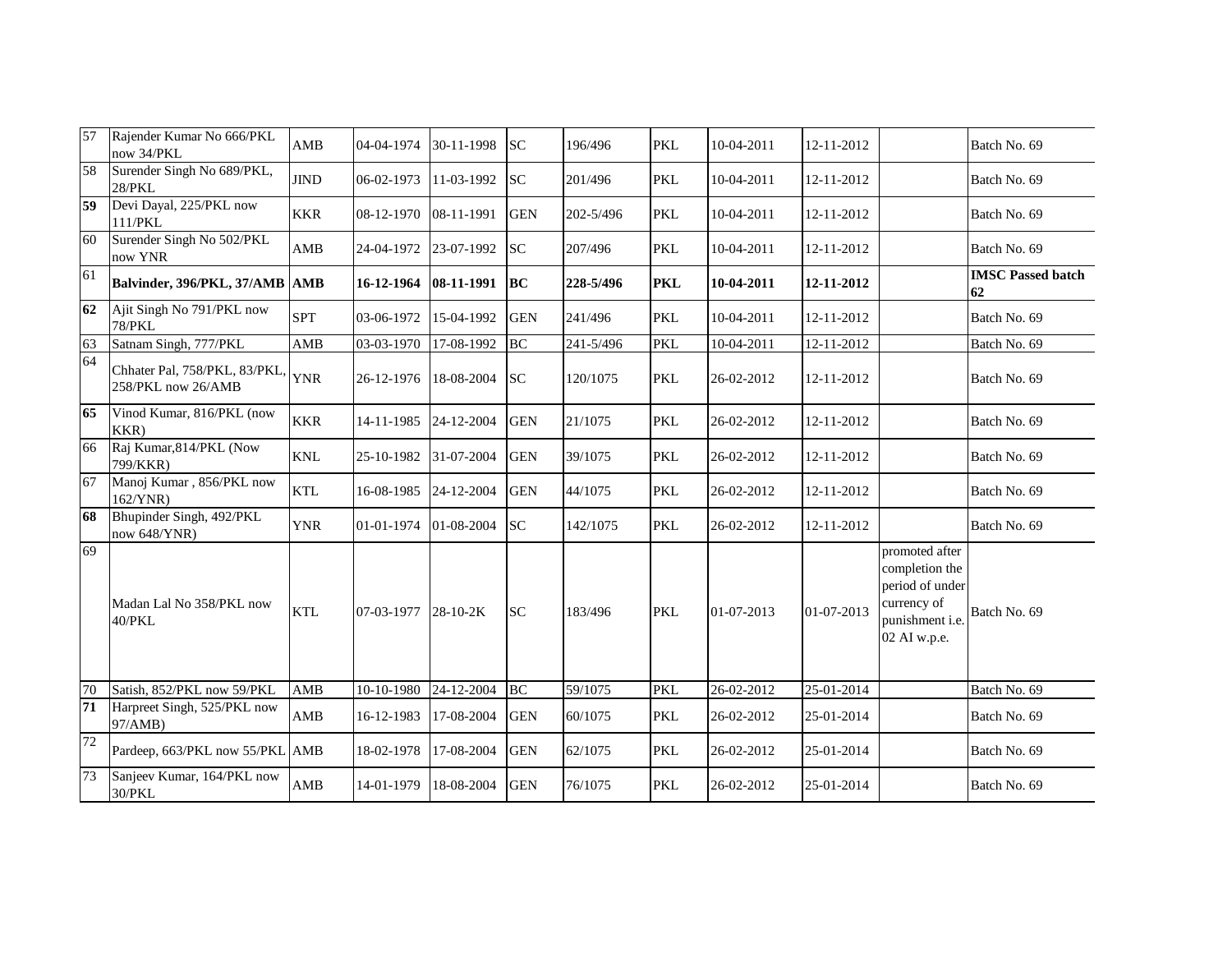| 74 | Ramesh Kumar, 407/PKL<br>NOW9 95/KTL                       | <b>JIND</b> | 01-02-1985     | 27-12-2004     | <b>GEN</b>       | 77/1075    | <b>PKL</b> | 26-02-2012   | 25-01-2014 | Batch No. 69                                                           |
|----|------------------------------------------------------------|-------------|----------------|----------------|------------------|------------|------------|--------------|------------|------------------------------------------------------------------------|
| 75 | Sohan Lal, 718/PKL 935/PKL<br>now 173/AMB                  | <b>KKR</b>  | 10-04-1981     | 24-12-2004     | <b>GEN</b>       | 93/1075    | <b>PKL</b> | 26-02-2012   | 25-01-2014 | Batch No. 69                                                           |
| 76 | Manoj, 768/PKL now 112/PKL KNL                             |             | 02-10-1982     | 27-11-2003     | <b>GEN</b>       | 115/1075   | <b>PKL</b> | 26-02-2012   | 25-01-2014 | Batch No. 69                                                           |
| 77 | Lovely, 786/PKL<br>365/PKL(Now 485/AMB)                    | AMB         | 03-09-1980     | 18-08-2004     | <b>BC</b>        | 127/1075   | <b>PKL</b> | 26-02-2012   | 25-01-2014 | Batch No. 69                                                           |
| 78 | Satish 817/PKL now 39/PKL                                  | <b>KKR</b>  | 05-01-1986     | 24-12-2004     | <b>SC</b>        | 172/1075   | <b>PKL</b> | 26-02-2012   | 25-01-2014 | Batch No. 69                                                           |
| 79 | Sanjeev Kumar, 256/PKL now<br><b>71/PKL</b>                | <b>YNR</b>  | 06-02-1978     | 29-11-2003     | <b>GEN</b>       | 179/1075   | <b>PKL</b> | 26-02-2012   | 25-01-2014 | Batch No. 69                                                           |
| 80 | Santosh Kumar, 511/PKL                                     | <b>KKR</b>  | 10-04-1974     | 25-11-1998     | <b>SC</b>        | 188-5/1075 | <b>PKL</b> | 26-02-2012   | 25-01-2014 | Batch No. 69                                                           |
| 81 | Jaspal Singh, 269/PKL 76/PKL<br>now KNL                    | PB          | 24-01-1973     | 04-03-1994     | <b>SC</b>        | 219/1075   | <b>PKL</b> | 26-02-2012   | 25-01-2014 | Batch No. 69                                                           |
| 82 | HC Parveen Kumar No.<br>114/PKL                            | <b>KKR</b>  | 10.03.1978     | 20.03.2003     | Nai              | 277/1075   | <b>HAP</b> | 26.02.2012   | 25.01.2014 | In complaince of standing order No.<br>108/2004 issued by the Director |
| 83 | Subhash Chand, 750/PKL<br>444/PKL                          | <b>YNR</b>  | 18-12-1971     | 28-11-1998     | <b>SC</b>        | 280/1075   | <b>PKL</b> | 26-02-2012   | 25-01-2014 | Batch No. 69                                                           |
| 84 | Ashok Kumar, 792/PKL(CID)                                  | <b>RTK</b>  | 30-03-1980     | $26 - 10 - 2k$ | <b>GEN</b>       | 308-5/1075 | <b>PKL</b> | 26-02-2012   | 25-01-2014 | Batch No. 69                                                           |
| 85 | Vikram jeet Singh, 174/PKL                                 | <b>AMB</b>  | 29-07-1982     | 18-08-2004     | <b>GEN</b>       | 31/1218    | <b>PKL</b> | 09-11-2012   | 25-01-2014 | Batch No. 69                                                           |
| 86 | <b>Surinder Kumar, 950/PKL</b><br>NOW552/KTL               | <b>KTL</b>  | 10-10-1980     | 28-11-2003     | <b>GEN</b>       | 38/1218    | <b>PKL</b> | 09-11-2012   | 25-01-2014 | Batch No. 69                                                           |
| 87 | Virender Kumar, 537/PKL                                    | <b>KKR</b>  | 13-06-1983     | 20-08-2004     | <b>BC</b>        | 43/1218    | <b>PKL</b> | 09-11-2012   | 25-01-2014 | Batch No. 69                                                           |
| 88 | Baljeet SIngh, 782/PKL now<br>$106$ /PKL                   | <b>JIND</b> | 04-02-1986     | 22-12-2004     | <b>GEN</b>       | 43/1218    | <b>PKL</b> | 09-11-2012   | 25-01-2014 | Batch No. 69                                                           |
| 89 | Rajesh Kumar, 847/PKL                                      | <b>YNR</b>  | $04 - 04 - 77$ | 13-09-2004     | BC               | 49/1218    | <b>PKL</b> | $09-11-2012$ | 25-01-2014 | Batch No. 69                                                           |
| 90 | Mohammad Anwar, 840/PKL                                    | AMB         | 14-04-1985     | 20-08-2004     | <b>BC</b>        | 53/1218    | <b>PKL</b> | 09-11-2012   | 25-01-2014 | Batch No. 69                                                           |
| 91 | Sat Parkash 717/PKL                                        | AMB         | 01-05-1972     | 13-04-1994     | 10 <sub>th</sub> | 377-5/1075 | <b>PKL</b> | 01.07.2014   | 01-07-2014 | unwilling                                                              |
| 92 | Balour Singh, 860/PKL, 76/R-<br>AMB NOW 696/JND            | <b>SRS</b>  | 09-08-1979     | 19-11-2003     | <b>GEN</b>       | 61/1218    | <b>PKL</b> | 09-11-2012   | 30-10-2015 | Batch No. 69                                                           |
| 93 | Rajbir Singh, 484/PKL                                      | AMB         | 20-12-1983     | 17-08-2004     | <b>GEN</b>       | 64/1218    | <b>PKL</b> | 09-11-2012   | 30-10-2015 | Batch No. 69                                                           |
| 94 | Nirmal Kumar,<br>304/PKL, 1188/AMB,<br>621/YNR now 236/AMB | AMB         | 30-01-1982     | 29-11-2003     | <b>GEN</b>       | 69/1218    | <b>PKL</b> | 09-11-2012   | 30-10-2015 | Batch No. 69                                                           |
| 95 | Rajesh Kumar, 664/PKL,<br>729/AMB now 138/AMB              | <b>KTL</b>  | 15-05-1982     | 17-08-2004     | <b>SC</b>        | 72/1218    | <b>PKL</b> | 09-11-2012   | 30-10-2015 | Batch No. 69                                                           |
| 96 | Ravinder Pal Singh, 834/PKL<br>now 241/AMB                 | <b>YNR</b>  | 06-11-1980     | 20-08-2004     | <b>GEN</b>       | 73/1218    | <b>PKL</b> | 09-11-2012   | 30-10-2015 | Batch No. 69                                                           |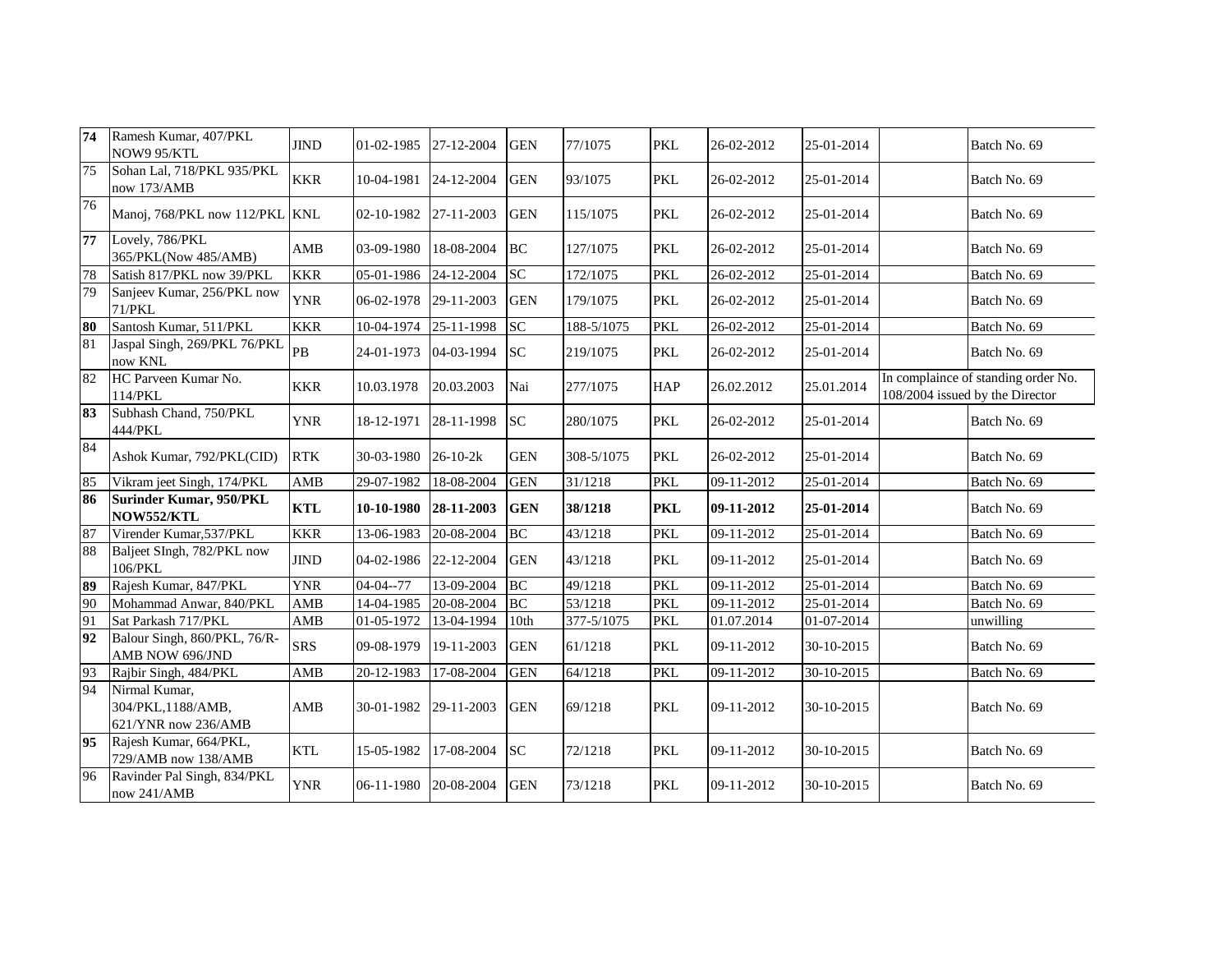| 97 | Yadvinder Singh,<br>438/PKL(CID)                 | <b>KKR</b> | 04-10-1981                   | 15-08-2001 | <b>BC</b>  | 75/1218  | <b>PKL</b> | 09-11-2012 | 30-10-2015 | Batch No. 69 |
|----|--------------------------------------------------|------------|------------------------------|------------|------------|----------|------------|------------|------------|--------------|
| 98 | Gulab Singh, 799/PKL(Now<br>261/AMB)             | <b>KTL</b> | 08-01-1964 06-03-1989        |            | <b>GEN</b> | 78/1218  | <b>PKL</b> | 09-11-2012 | 30-10-2015 | Batch No. 69 |
| 99 | Raman Kumar, 564/PKL                             | <b>PKL</b> | 14-06-1985                   | 24-012-04  | SC         | 81/1218  | <b>PKL</b> | 09-11-2012 | 30-10-2015 |              |
|    | 100 Mahi Pal, 842/PKL                            | AMB        | 25-12-1981                   | 22-08-2004 | BC         | 83/1218  | <b>PKL</b> | 09-11-2012 | 30-10-2015 |              |
|    | 101 Ramesh Kumar, 274/PKL now<br>130/PKL         | <b>KTL</b> | 08-10-1981 24-12-2004        |            | <b>GEN</b> | 83/1218  | <b>PKL</b> | 09-11-2012 | 30-10-2015 |              |
|    | 102 Naresh Kumar, 835/PKL now<br>AMB             | <b>YNR</b> | 04-10-1982 20-08-2004        |            | BC         | 84/1218  | <b>PKL</b> | 09-11-2012 | 30-10-2015 |              |
|    | 103 Rajbir Singh, 757/PKL                        | <b>YNR</b> | 12-12-1981                   | 17-08-2004 | <b>BC</b>  | 86/1218  | <b>PKL</b> | 09-11-2012 | 30-10-2015 |              |
|    | 104 Pawan Kumar, 434/PKL NOW<br>102/PKL          |            | M-GARH 16-03-1985 29-11-2003 |            | <b>SC</b>  | 88/1218  | <b>PKL</b> | 09-11-2012 | 30-10-2015 |              |
|    | 105 Satish Kumar, 701/PKL                        | JIR        | 03-08-1971                   | 27-08-1992 | <b>SC</b>  | 89/1218  | <b>PKL</b> | 09-11-2012 | 30-10-2015 |              |
|    | 106 Devinder Singh, 490/PKL now<br>9/PKL         | <b>KKR</b> | 07-09-1984                   | 14-08-2004 | BC         | 90/1218  | <b>PKL</b> | 09-11-2012 | 30-10-2015 |              |
|    | 107 Sukhwinder Singh, 794/PKL                    | AMB        | 14-10-1978                   | 18-08-2004 | <b>BC</b>  | 92/1218  | <b>PKL</b> | 09-11-2012 | 30-10-2015 |              |
|    | 108 Mukesh Kumar, 831/PKL,<br>31/PKL             | AMB        | 05-05-1979                   | 20-08-2004 | <b>GEN</b> | 95/1218  | <b>PKL</b> | 09-11-2012 | 30-10-2015 |              |
|    | 109 Satish Kumar, 579/PKL now<br>1/PKL           | <b>KKR</b> | 15-05-1980                   | 31-07-2004 | <b>SC</b>  | 96/1218  | <b>PKL</b> | 09-11-2012 | 30-10-2015 |              |
|    | 110 Brijesh Kumar, 762/PKL now<br>122/PKL        | AMB        | 29-01-1983                   | 20-08-2004 | BC         | 96/1218  | <b>PKL</b> | 09-11-2012 | 30-10-2015 |              |
|    | 111 Vikrant, 837/PKL now<br>107/PKL              | AMB        | 04-10-1983                   | 20-08-2004 | <b>GEN</b> | 98/1218  | <b>PKL</b> | 09-11-2012 | 30-10-2015 |              |
|    | 112 Baldev Raj, 271R-AMB now<br>273/AMB          | AMB        | 02-12-1982                   | 20-08-2004 | <b>BC</b>  | 99/1218  | <b>PKL</b> | 09-11-2012 | 30-10-2015 |              |
|    | 113 Rohtash Kumar, 540/PKL,<br>254/R now 277/AMB | AMB        | 08-03-1976 18-08-2004        |            | BC         | 100/1218 | <b>PKL</b> | 09-11-2012 | 30-10-2015 |              |
|    | 114 Sukhjent Singh, 307/PKL,<br>826/PKL          | AMB        | 17-03-1977 20-08-2004        |            | <b>GEN</b> | 100/1218 | <b>PKL</b> | 09-11-2012 | 30-10-2015 |              |
|    | 115 Sunil Kumar, 199/PKL, now<br>1017/PKL        | AMB        | 06-12-1980 24-06-2003        |            | BC         | 124/1218 | <b>PKL</b> | 09-11-2012 | 28.05.2016 |              |
|    | 116 Rahul Kumar, 818/PKL,<br>989/AMB, 700/KKR    | <b>PKL</b> | 17-01-1986 24-12-2004        |            | BC         | 126/1218 | <b>PKL</b> | 09-11-2012 | 28-05-2016 |              |
|    | 117 Gurmej Singh, 533/PKL now<br>112/AMB         | <b>KKR</b> | 20-09-1972 24-11-1998        |            | <b>SC</b>  | 129/1218 | <b>PKL</b> | 09-11-2012 | 28-05-2016 |              |
|    | 118 Mejar Singh, 706/PKL                         | <b>KTL</b> | 20-06-1984                   | 15-09-2003 | <b>SC</b>  | 131/1218 | <b>PKL</b> | 09-11-2012 | 28-05-2016 |              |
|    | 119 Sanjeev Kumar, 759/PKL                       | AMB        | 15-11-1975 28-11-1998        |            | BC         | 135/1218 | PKL        | 09-11-2012 | 28-05-2016 |              |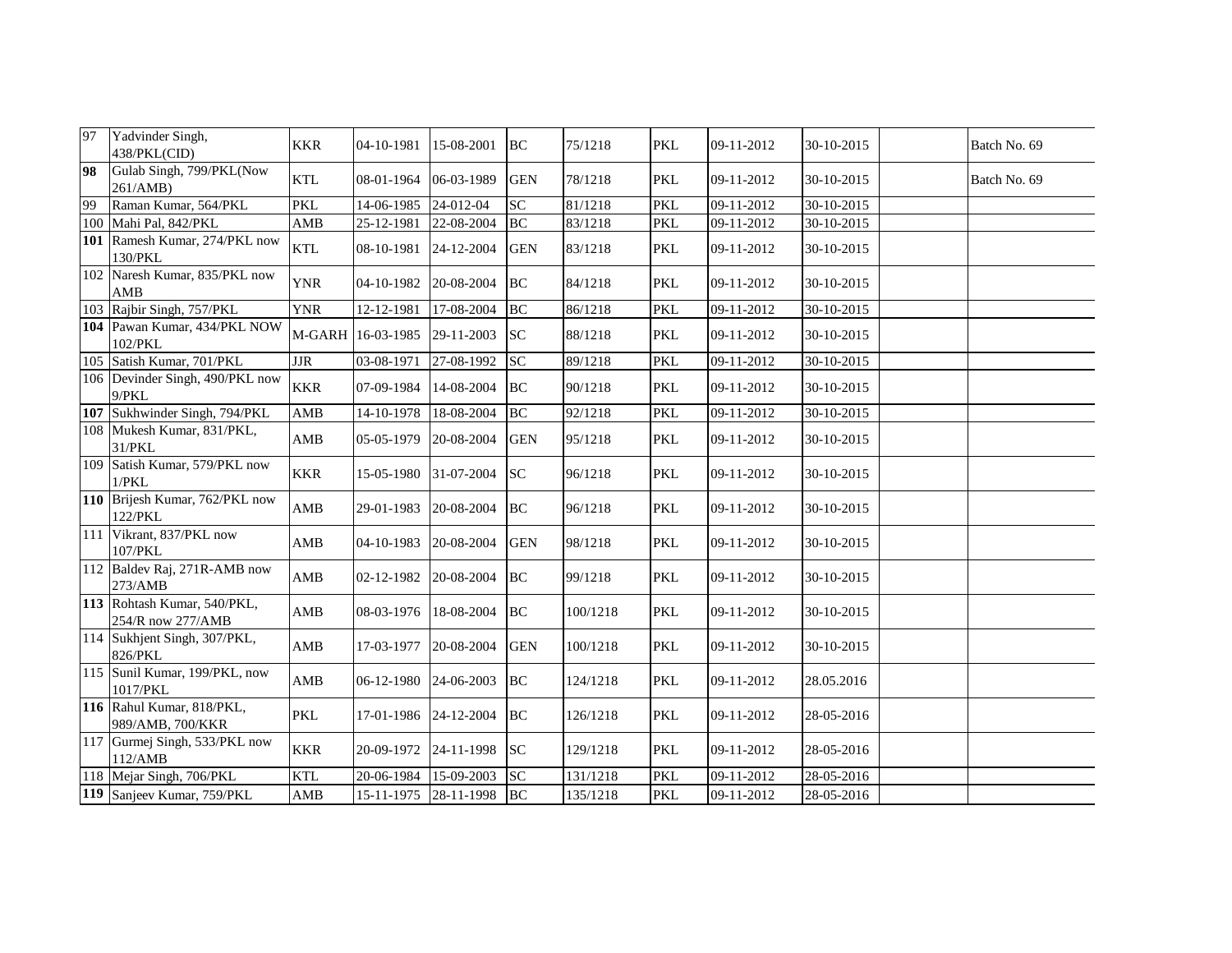| 120 Jagpal Singh, 956/PKL now<br>7/PKL                | AMB        | 25-02-1978 | 28-11-1998     | <b>GEN</b>      | 141/1218 | <b>PKL</b> | 09-11-2012 | 28-05-2016 |  |
|-------------------------------------------------------|------------|------------|----------------|-----------------|----------|------------|------------|------------|--|
| 121 Jitender Kumar, 557/PKL<br><b>NOW 1009/PKL</b>    | <b>KTL</b> | 10-04-1973 | 26-11-1998     | <b>SC</b>       | 154/1218 | <b>PKL</b> | 09-11-2012 | 30-12-2016 |  |
| 122 Ram Chander, 728/PKL,<br>156/KKR                  | <b>KNL</b> | 30-04-1971 | 17-04-1992     | <b>SC</b>       | 163/1218 | <b>PKL</b> | 09-11-2012 | 30-12-2016 |  |
| 123 Surjeet Singh, 946/PKL,<br>851/KNL                | <b>KKR</b> | 17-06-1982 | $29 - 10 - 2k$ | SC              | 163/1218 | PKL        | 09-11-2012 | 30-12-2016 |  |
| 124 Surinder Kumar, 709/PKL,<br>475/KKR               | <b>YNR</b> | 26-01-1973 | $29-10-2k$     | <b>SC</b>       | 164/1218 | <b>PKL</b> | 09-11-2012 | 30-12-2016 |  |
| 125 Ramesh Chand, 310/PKL now<br>1010/PKL             | AMB        | 06-10-1976 | 12-12-1998     | <b>GEN</b>      | 187/1218 | <b>PKL</b> | 09-11-2012 | 30-12-2016 |  |
| 126 Karan Singh, 628/PKL now<br>1012/PKL              | <b>PKL</b> | 02-02-1977 | 30-09-1997     | <b>GEN</b>      | 188/1218 | <b>PKL</b> | 09-11-2012 | 30-12-2016 |  |
| 127 Anil Kumar, 231/PKL                               | RTK        | 02-10-1977 | 28-11-1998     | <b>GEN</b>      | 189/1218 | <b>PKL</b> | 09-11-2012 | 30-12-2016 |  |
| 128 Naresh Kumar, 62/CPF,<br>882/PKL Commando (H)     | <b>KTL</b> | 30-03-1984 | 30-05-2003     | <b>GEN</b>      | 17/669   | PKL        | 08-08-2013 | 30-12-2016 |  |
| 129 Sanjeev Kumar, 375/PKL,<br>225/R-AMB now 4/AMB    | <b>YNR</b> | 09-07-1982 | 16-08-2004     | SC <sub>1</sub> | 33/669   | <b>PKL</b> | 08-08-2013 | 30-12-2016 |  |
| 130 Parmod Kumar, 824/PKL now<br>65/PKL               | <b>YNR</b> | 09-09-1978 | 13-03-2003     | BC              | 39/669   | <b>PKL</b> | 08-08-2013 | 30-12-2016 |  |
| 131 Baldev Singh, 853/PKL,<br>468/YNR now 588/YNR     | AMB        | 09-12-1980 | 24-12-2004     | <b>SC</b>       | 45/669   | <b>PKL</b> | 08-08-2013 | 30-12-2016 |  |
| 132 Gurvinder Singh, 820/PKL,<br>388/AMB now 104/AMB, | AMB        | 28-05-1987 | 14-06-2005     | <b>GEN</b>      | 52/669   | <b>PKL</b> | 08-08-2013 | 30-12-2016 |  |
| 133 Ashok Kumar, 261/PKL now<br>56/PKL                | <b>KKR</b> | 07-02-1974 | 18-08-2004     | <b>SC</b>       | 58/669   | <b>PKL</b> | 08-08-2013 | 30-12-2016 |  |
| 134 Narender, 953/PKL                                 | <b>YNR</b> | 01-04-1984 | 18-08-2004     | BC              | 58/669   | <b>PKL</b> | 08-08-2013 | 30-12-2016 |  |
| 135 Narinder Kumar, 211/PKL                           | AMB        | 15-12-1974 | 17-08-2001     | <b>SC</b>       | 70/669   | <b>PKL</b> | 08-08-2013 | 12.05.2017 |  |
| 136 Satish Kumar, 558/PKL now<br><b>87/PKL</b>        | AMB        | 04-05-1981 | 18-08-2004     | <b>BC</b>       | 71/669   | <b>PKL</b> | 08-08-2013 | 12.05.2017 |  |
| 137 Gurdev Raj, 418/PKL now<br>188/AMB                | <b>YNR</b> | 10-06-1979 | 18-08-2004     | SC              | 88/669   | PKL        | 08-08-2013 | 12.05.2017 |  |
| 138 Sushil Kumar, 447/PKL now<br>52/PKL               | AMB        | 04-04-1981 | 17-08-2004     | <b>GEN</b>      | 103/669  | <b>PKL</b> | 08-08-2013 | 12.05.2017 |  |
| 139 Nirmail Singh, 149/PKL now<br>568/AMB             | AMB        | 03-03-1979 | 17-08-2004     | BC              | 138/669  | <b>PKL</b> | 08-08-2013 | 12.05.2017 |  |
| 140 Rajesh, 475/PKL now 869/PKL KTL                   |            | 10-12-1976 | 25-11-1998     | <b>GEN</b>      | 216/669  | <b>PKL</b> | 08-08-2013 | 12.05.2017 |  |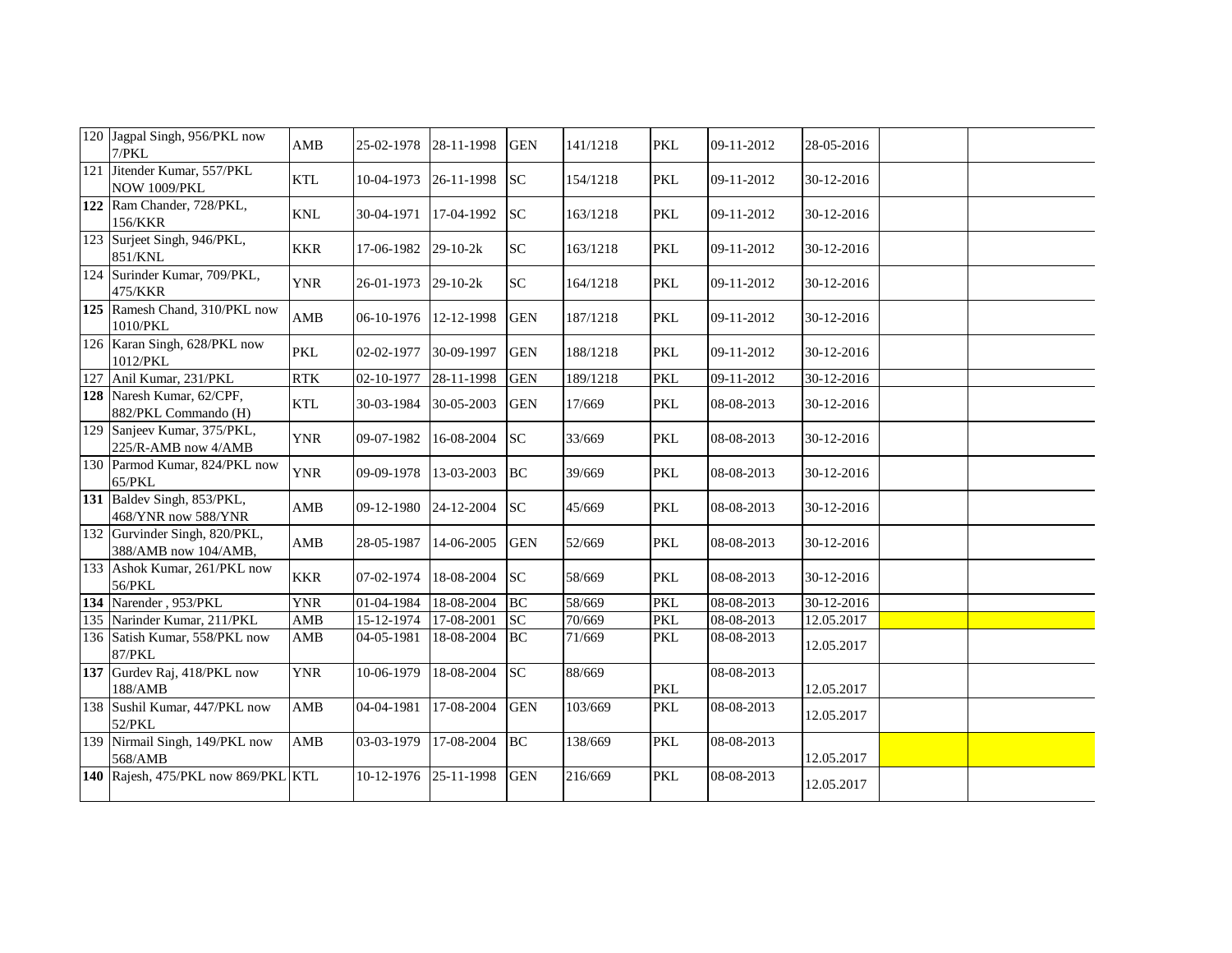| 141 Virender, 244/PKL now<br>66/PKL                | <b>YNR</b> | 15-09-1977              | 29-102K        | <b>SC</b>  | 60/503  | <b>PKL</b> | 27-02-2014          | 12.05.2017 |
|----------------------------------------------------|------------|-------------------------|----------------|------------|---------|------------|---------------------|------------|
| 142 Captain Singh, 442/PKL now<br>864/PKL          | AMB        | 05-09-1982              | 19-06-2003     | <b>GEN</b> | 72/503  | <b>PKL</b> | 27-02-2014          | 12.05.2017 |
| 143 Sanjay, 583/PKL,<br>756/PKL(CID)               | <b>JND</b> | $01 - 05 - 1980$        | 28-11-2003     | Gen        | 86/503  | <b>PKL</b> | 27-02-2014          | 30.10.2017 |
| 144 Parwinder Singh, 619/PKL now AMB<br>86/PKL     |            | 21-06-1984              | 17-02-2004     | <b>SC</b>  | 94/503  | <b>PKL</b> | 27-02-2014          | 30.10.2017 |
| 145 Sukhchain Singh, 541/PKL now AMB<br>115/PKL    |            | 18-05-1981              | $30 - 10 - 2K$ | <b>BC</b>  | 98/503  | <b>PKL</b> | 27-02-2014          | 30.10.2017 |
| 146 Subhash Chand,<br>414/PKL(CID)                 | AMB        | 02-09-1975              | 28-11-1998     | <b>GEN</b> | 101/503 | <b>PKL</b> | 27-02-2014          | 30.10.2017 |
| 147 Rajesh, 287/PKL (CID)                          | <b>AMB</b> | 10-05-1974              | 17-08-2001     | <b>GEN</b> | 114/503 | <b>PKL</b> | 21-04-2014          | 30.10.2017 |
| 148 Ram Pal, 181/PKL(CID)                          | AMB        | 02-05-1984              | 22-08-2004     | <b>BC</b>  | 115/503 | <b>PKL</b> | 27-02-2014          | 30.10.2017 |
| 149 Parveen Kumar, 189/PKL now<br>1003/PKL         | <b>KKR</b> | 30-11-1980              | 17-08-2004     | <b>SC</b>  | 117/503 | PKL        | 27-02-2014          | 30.10.2017 |
| 150 Madhu Pal, 393/PKL now<br>968/PKL              | KKR        | 02-02-1972              | 24-11-1998     | <b>BC</b>  | 138/503 | <b>PKL</b> | $\sqrt{21-04-2014}$ | 30.10.2017 |
| 151 Jagpal Singh, 832/PKL now<br>49/PKL            | AMB        | 14-06-1980              | 20-08-2004     | BC         | 139/503 | <b>PKL</b> | 21-04-2014          | 30.10.2017 |
| 152 Omvir Singh, 198/PKL now<br>103/PKL            | <b>KTL</b> | 08-06-1981              | 27-11-2K       | <b>SC</b>  | 150/503 | <b>PKL</b> | 21-04-2014          | 30.10.2017 |
| 153 Sewa Das No- 360/PKL now<br>531YNR             | <b>KKR</b> | 08-12-1984              | 10-07-2007     | <b>SC</b>  | 42/624  | <b>PKL</b> | 15-07-2014          | 30.10.2017 |
| 154 Sanjeev No- 792/PKL now<br>68/PKL              | <b>KTL</b> | 03-04-1984              | 10-06-2007     | <b>BC</b>  | 54/624  | <b>PKL</b> | 15-07-2014          | 30.10.2017 |
| 155 Balwinder No-892/PKL now<br>23/PKL             | <b>AMB</b> | 31-07-1985              | 10-06-2007     | BC         | 63/624  | <b>PKL</b> | 15-07-2014          | 30.10.2017 |
| 156 Gurbaksh No- 238/PKL now<br>28/PKL             | AMB        | 18-06-1979              | 10-06-2007     | <b>BC</b>  | 80/624  | <b>PKL</b> | 15-07-2014          | 30.10.2017 |
| 157 Nirmal Singh No- 364/PKL<br>now 147/YNR(HVPNL) | <b>AMB</b> | 19-09-1985              | 10-06-2007     | <b>BC</b>  | 84/624  | PKL        | 15-07-2014          | 01.03.2019 |
| 158 Deepak No- 725/PKL                             | <b>KKR</b> | 11-10-1985              | 11-06-2007     | BC         | 89/624  | <b>PKL</b> | 15-07-2014          | 01.03.2019 |
| 159 Ravinder No- 269/PKL                           | CHD        | 30-12-1983              | 10-06-2007     | <b>GEN</b> | 91/624  | PKL        | 15-07-2014          | 01.03.2019 |
| 160 Pardeep No- 422/PKL                            | AMB        | 10-01-1987              | 10-06-2007     | <b>BC</b>  | 96/624  | PKL        | 15-07-2014          | 01.03.2019 |
| 161 Roshan Lal No- 729/PKL now<br><b>AMB</b>       | <b>AMB</b> | 04-10-1977              | 10-07-2007     | SC         | 111/624 | <b>PKL</b> | 15-07-2014          | 01.03.2019 |
| 162 Mukesh No-880/PKL now AMB AMB                  |            | $22 - 06 - 1984$        | 10-07-2007     | <b>SC</b>  | 122/624 | <b>PKL</b> | 15-07-2014          | 01.03.2019 |
| 163 Jasbir Singh No- 324/PKL                       | AMB        | 15-04-1974              | 30-10-2K       | <b>BC</b>  | 144/624 | <b>PKL</b> | 15-07-2014          | 01.03.2019 |
| 164 Balkar Singh No- 194/PKL                       | KKR        | 10-12-1974              | 28-10-2K       | <b>GEN</b> | 147/624 | <b>PKL</b> | 15-07-2014          | 01.03.2019 |
| 165 Pushpender No- 160/PKL                         | <b>AMB</b> | $\overline{04-08-1983}$ | 23-02-2K       | SC         | 163/624 | <b>PKL</b> | 15-07-2014          | 01.03.2019 |